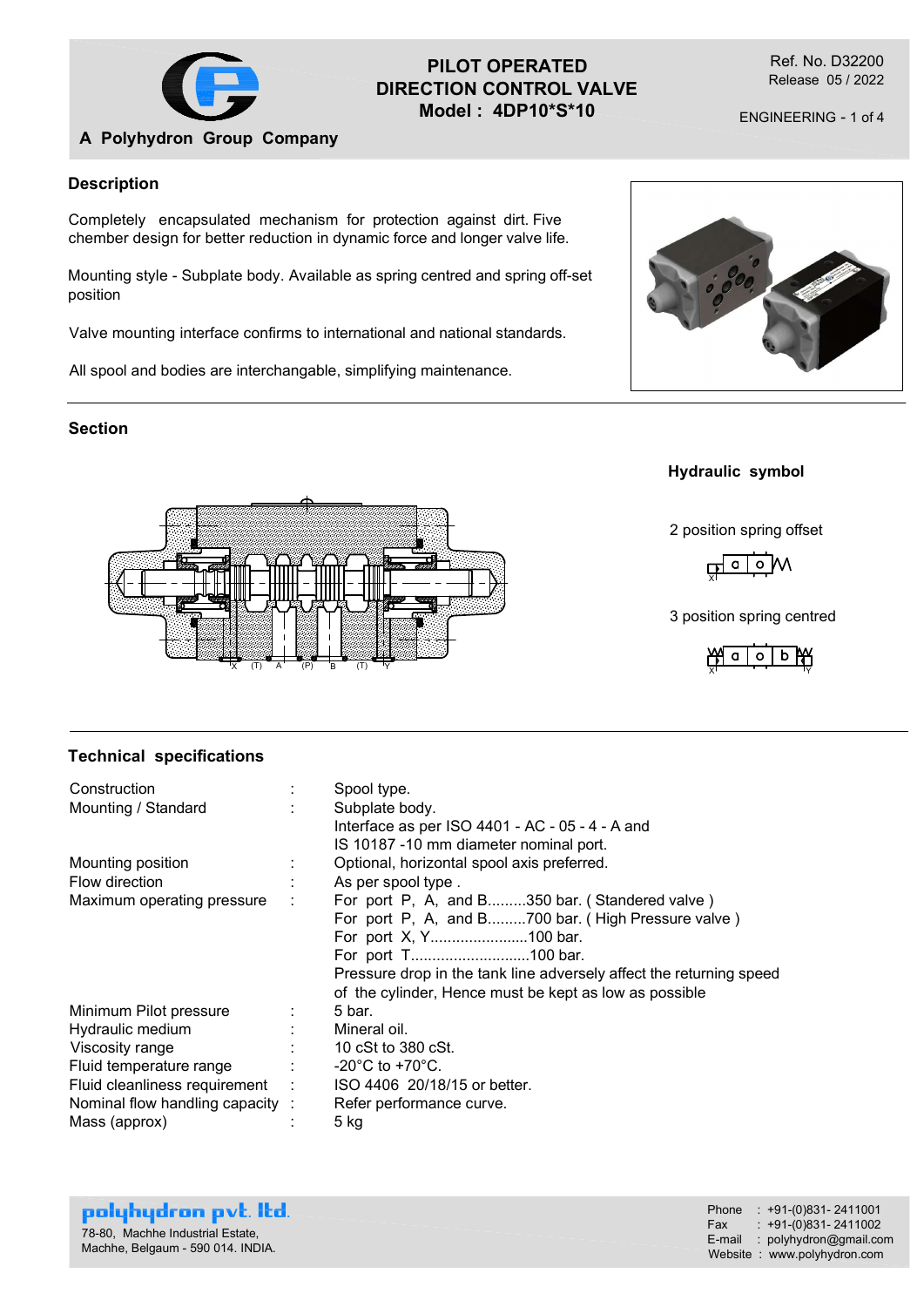

## Subplate mounting body

#### Unit dimensions

Dimensions in mm.



## **Subplate**



| Subplate<br>Ordering Code   A, B, P, T   X, Y | Port              | Port | <b>Approx</b><br>Mass                   | Sub-plate<br><b>Fixing Screws</b> | Tightening<br><b>Toraue</b> |
|-----------------------------------------------|-------------------|------|-----------------------------------------|-----------------------------------|-----------------------------|
| G1 03 XY                                      | G $\frac{1}{2}$ " |      | $\mathsf{G}\mathcal{V}_{8}$ "   2.5 kg. | M10 x 25 L                        | 70 N-m                      |

#### Note

Sub-plate to be ordered separately.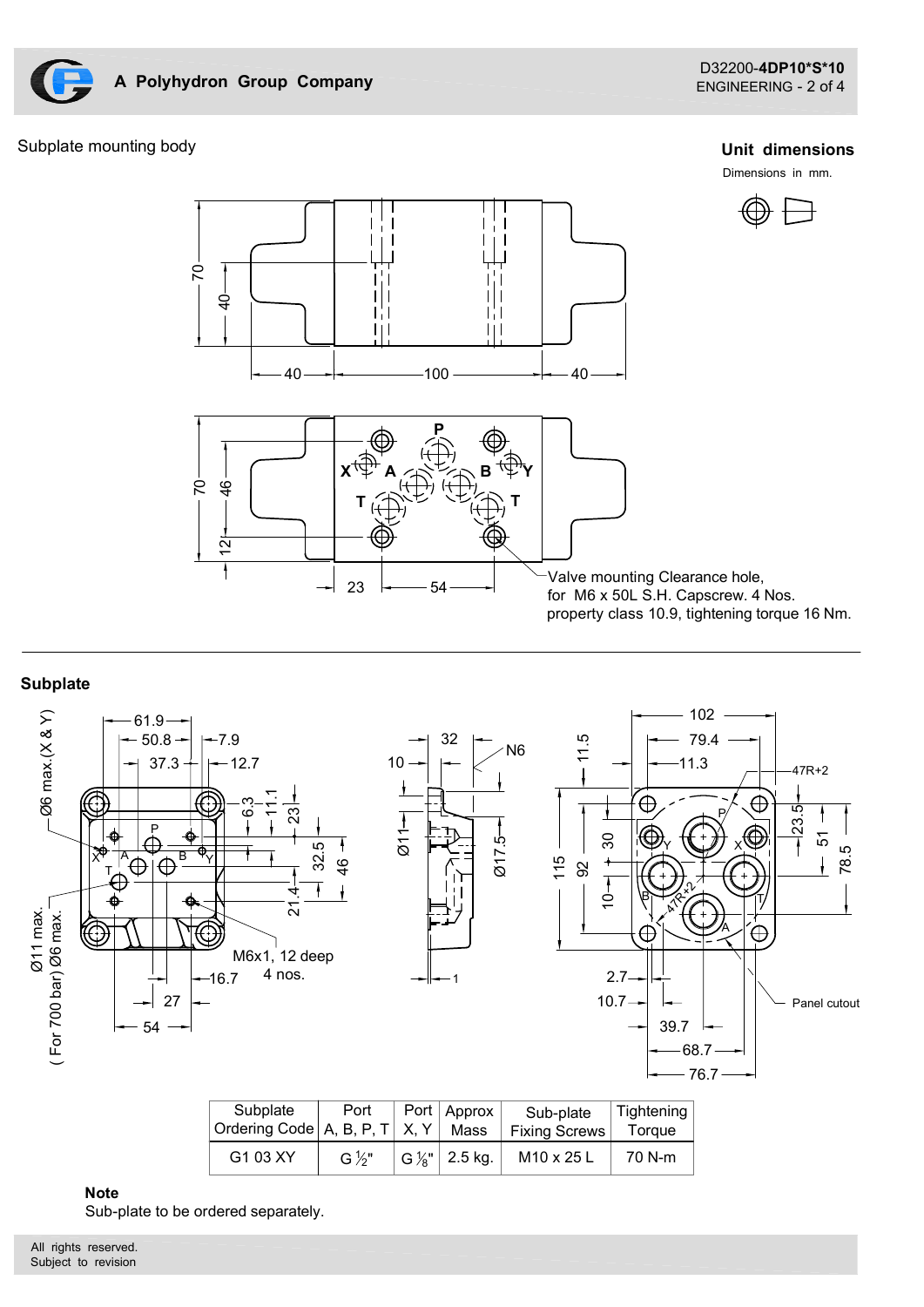

## Performance Curves for 4DP 10

( Pressure drop related to flow, with oil viscosity 46 cSt at 40°C )

| 20                       |                               |                |                                                                |                  |                           |  |  |
|--------------------------|-------------------------------|----------------|----------------------------------------------------------------|------------------|---------------------------|--|--|
| $16\,$                   |                               |                |                                                                |                  |                           |  |  |
| Pressure drop in bar     |                               |                |                                                                |                  |                           |  |  |
| 12                       |                               |                |                                                                |                  |                           |  |  |
| $\,8\,$                  |                               |                |                                                                |                  |                           |  |  |
| $\overline{\mathbf{4}}$  |                               |                |                                                                |                  |                           |  |  |
|                          |                               |                |                                                                |                  |                           |  |  |
| $\pmb{0}$<br>$\mathbf 0$ | 20                            | 40             | 60<br>80                                                       | 100              | 120                       |  |  |
|                          |                               | Flow in I/min. |                                                                |                  |                           |  |  |
|                          |                               |                |                                                                |                  |                           |  |  |
|                          |                               |                | able showing the relation between the spool type, direction of |                  |                           |  |  |
|                          |                               |                | flow and curve graph to be referred to.                        |                  |                           |  |  |
| Spool                    | Direction of flow / Curve no. |                |                                                                |                  |                           |  |  |
| type                     | P to T                        | P to A         | $P$ to $B$                                                     | A to T           | B to T                    |  |  |
| $\mathsf{A}$             | $\overline{a}$                | $\mathbf 1$    | $\mathbf{1}$                                                   | ٠                |                           |  |  |
| $\mathsf C$              |                               | 1              | 1                                                              | $\boldsymbol{2}$ | 3                         |  |  |
| D                        | ٠                             | 1              | 1                                                              | $\sqrt{2}$       | 3                         |  |  |
| E                        | ٠                             | $\mathbf{1}$   | 1                                                              | $\sqrt{2}$       | 3                         |  |  |
| F                        | 4                             | $\mathbf{1}$   | $\mathbf{1}$                                                   | $\boldsymbol{7}$ | 3                         |  |  |
| G                        | 4                             | 1              | 1                                                              | $\boldsymbol{2}$ | 3                         |  |  |
| H                        | 5                             | 6              | 6                                                              | $\boldsymbol{7}$ | 8                         |  |  |
| J                        |                               | 1              | 1                                                              | $\boldsymbol{7}$ | 8                         |  |  |
| L                        | $\overline{\phantom{0}}$      | 1              | 1                                                              | $\overline{7}$   | $\ensuremath{\mathsf{3}}$ |  |  |
| M                        | $\blacksquare$                | 6              | 6                                                              | $\sqrt{2}$       | 3                         |  |  |
| $\mathsf{P}$             | $\overline{\mathbf{4}}$       | $\mathbf{1}$   | $\mathbf 1$                                                    | $\boldsymbol{2}$ | 8                         |  |  |
| Q                        |                               | $\mathbf{1}$   | 1                                                              | $\boldsymbol{2}$ | 3                         |  |  |
| $\sf U$                  |                               | 1              | 1                                                              | $\boldsymbol{7}$ | $\bf 8$                   |  |  |
| ${\sf W}$                | $\blacksquare$                | $\mathbf 1$    | $\mathbf 1$                                                    | $\boldsymbol{2}$ | $\mathsf 3$               |  |  |
|                          |                               |                |                                                                |                  |                           |  |  |
|                          |                               |                |                                                                |                  |                           |  |  |
|                          |                               |                |                                                                |                  |                           |  |  |
|                          |                               |                |                                                                |                  |                           |  |  |